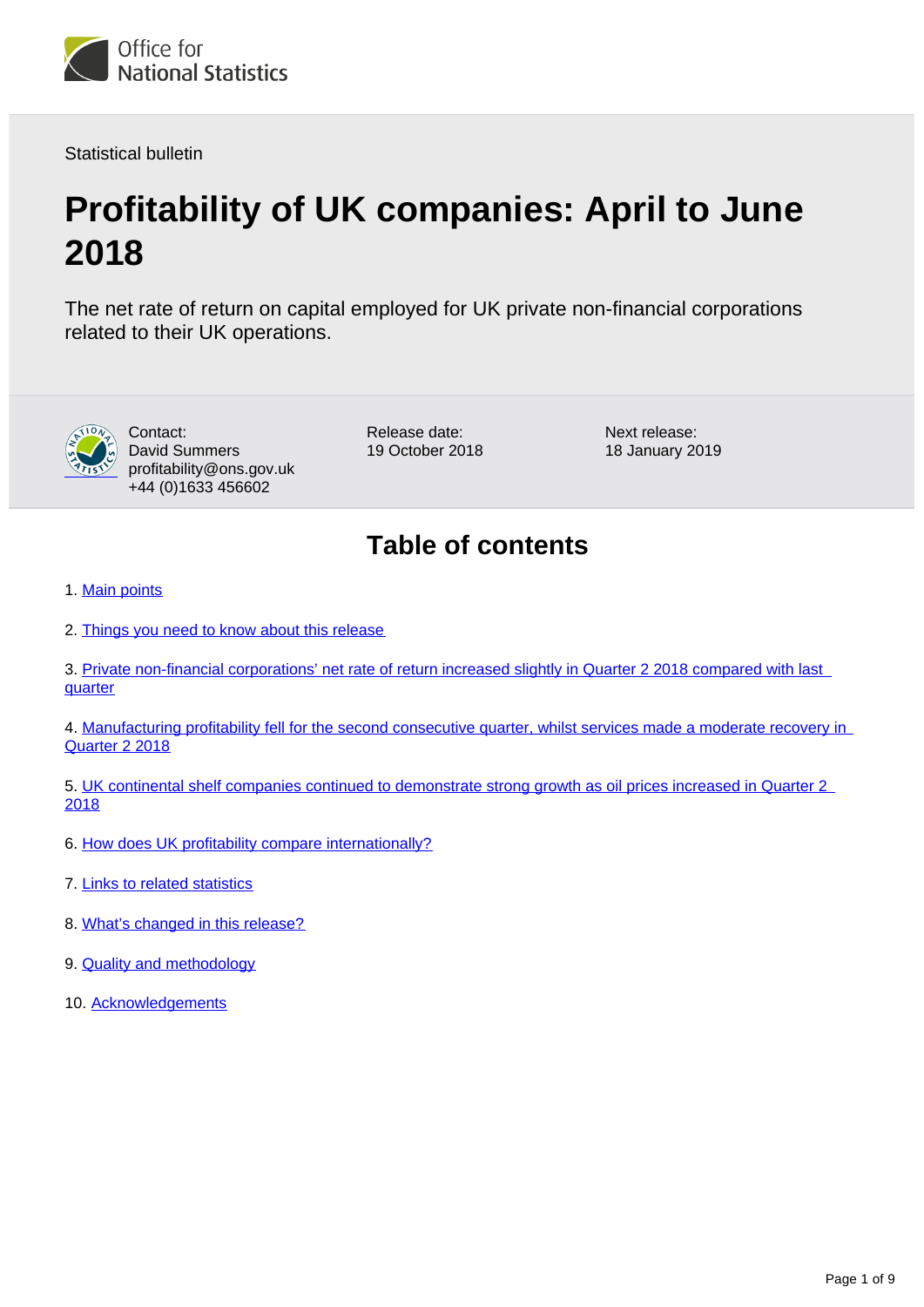## <span id="page-1-0"></span>**1 . Main points**

- Private non-financial corporations' (PNFCs') net rate of return rose to 12.7% in Quarter 2 (Apr to June) 2018, from a revised estimate of 12.5% in Quarter 1 (Jan to Mar) 2018.
- The net rate of return for manufacturing companies fell for the second consecutive quarter, standing at 15.1% for Quarter 2 2018, down 0.6 percentage points from the Quarter 4 (Oct to Dec) 2017 position of 15.7%.
- Services companies' net rate of return recovered moderately in Quarter 2 2018 to 17.2%, from a revised estimate of 16.6% in Quarter 1 2018.
- UK continental shelf (UKCS) companies' net rate of return increased to 13.1% in Quarter 2 2018, from a revised estimate of 8.2% in Quarter 1 2018, the largest quarter-on-quarter percentage point increase since Quarter 2 2015.

## <span id="page-1-1"></span>**2 . Things you need to know about this release**

This bulletin provides estimates of the profitability of UK-based private non-financial corporations (PNFCs). PNFCs comprise UK continental shelf (UKCS) companies and other non-financial UK (non-UKCS) companies. Non-UKCS companies are further split into manufacturing companies, companies providing non-financial services and other industries (including construction, electricity and gas supply, agriculture, mining and quarrying).

UKCS companies engage in oil and natural gas exploration or extraction. This only includes companies operating on the UK continental shelf – the area where the UK claims mineral rights beyond the territorial waters. Owing to the nature of the industry, UKCS companies tend to be very capital-intensive and so require high levels of capital investment to operate. They also report high levels of depreciation of their fixed assets. For these reasons, the net rate of return for UKCS companies is not directly comparable with those for other sectors.

Revisions to the net rates of return for PNFCs have been made back to Quarter 1 (Jan to Mar) 2017 and are consistent with the [Quarterly national accounts](https://www.ons.gov.uk/economy/grossdomesticproductgdp/bulletins/quarterlynationalaccounts/januarytomarch2018), published on 28 September 2018.

#### **How do we measure profitability?**

Net rate of return is used as the measurement of company profitability throughout this bulletin, except in the international comparisons section. The rate of return is calculated as the economic gain (profit) shown as a percentage of the capital used in production. "Net" refers to the rate of return after having accounted for the current value of capital consumed and capital stocks. Capital consumed refers to the decline in the current value in the stock of fixed assets (for example, due to depreciation). Gross rates of return are available in the Annex tables of this release.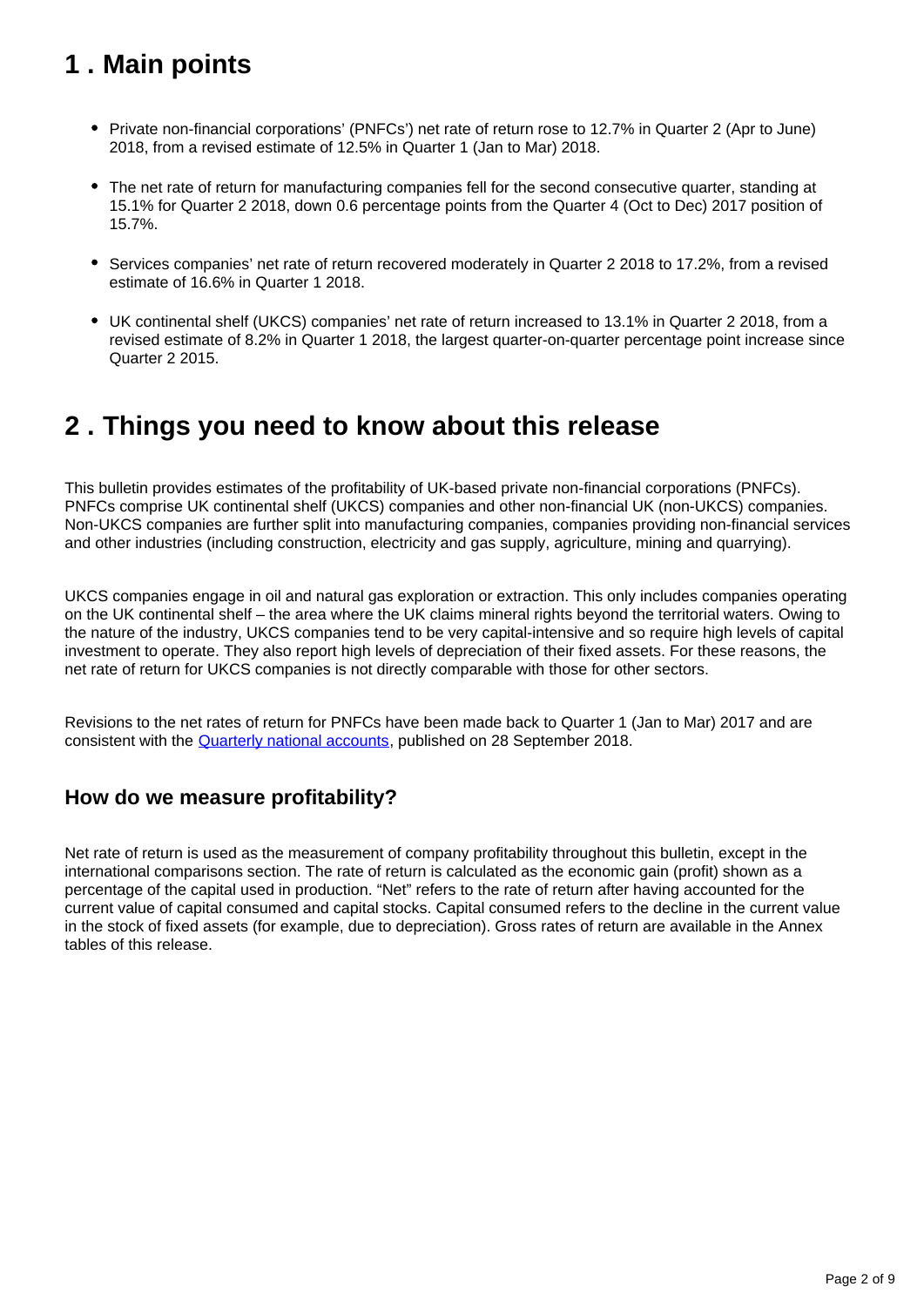## <span id="page-2-0"></span>**3 . Private non-financial corporations' net rate of return increased slightly in Quarter 2 2018 compared with last quarter**

The net rate of return for private non-financial corporations (PNFCs) rose in Quarter 2 (Apr to June) 2018 to 12.7%, from 12.5% in Quarter 1 (Jan to Mar) 2018 (Figure 1). The growth in profitability is also reflected in **Ernst** [and Young's report](https://www.ey.com/Publication/vwLUAssetsPI/ey-profit-warnings-q2-2018/$FILE/ey-profit-warnings-q2-2018.pdf) of 58 issued profit warnings during the period, compared with 74 in Quarter 1 2018. The Financial Times Stock Exchange (FTSE) sectors issuing the most profit warnings in Quarter 2 2018 were general retailers (7), software and computer services (6), and travel and leisure (5). Beyond falling sales, which were driven partly by the inflationary squeeze on household incomes, the most common reasons for warnings amongst FTSE general retailers were weaker consumer confidence, pressure on pricing, and increasing competition.

#### **Figure 1: Quarterly net rate of return for UK private non-financial corporations, Quarter 2 (Apr to June) 2008 to Quarter 2 (Apr to June) 2018**

Figure 1: Quarterly net rate of return for UK private nonfinancial corporations, Quarter 2 (Apr to June) 2008 to Quarter 2 (Apr to June) 2018

UK



#### **Source: Office for National Statistics**

**Notes:**

1. Q1 refers to Quarter 1 (Jan to Mar), Q2 refers to Quarter 2 (Apr to June), Q3 refers to Quarter 3 (July to Sept) and Q4 refers to Quarter 4 (Oct to Dec).

**UK**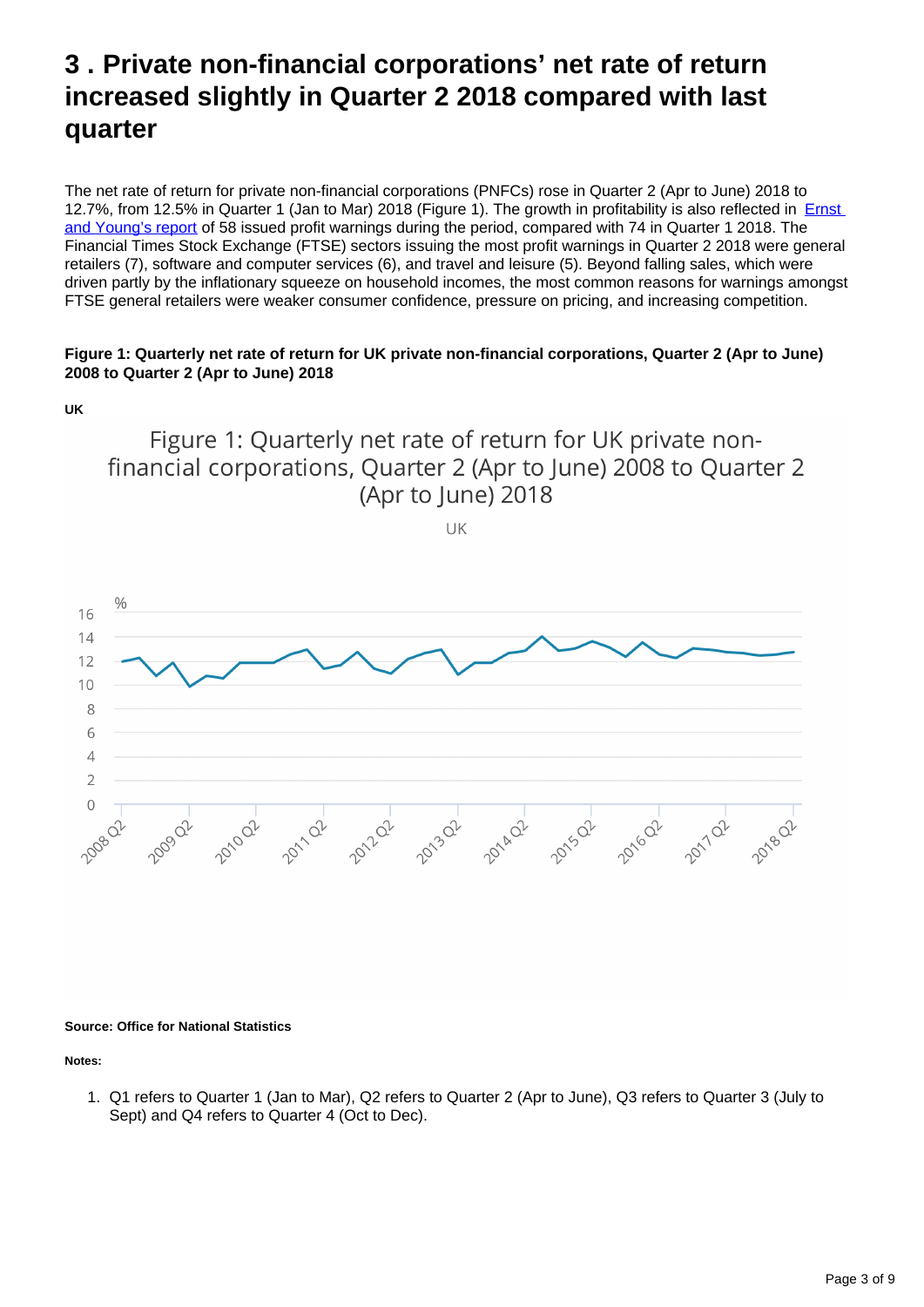### <span id="page-3-0"></span>**4 . Manufacturing profitability fell for the second consecutive quarter, whilst services made a moderate recovery in Quarter 2 2018**

#### **Manufacturing companies**

In Quarter 2 (Apr to June) 2018, the net rate of return for the manufacturing industry fell to 15.1% from the revised estimate of 15.6% in Quarter 1 (Jan to Mar) 2018. Despite the fall, it still stood above the 2017 average of 14.6% and was 0.9 percentage points higher than Quarter 2 2017. This is consistent with the [Index of Production,](https://www.ons.gov.uk/economy/economicoutputandproductivity/output/bulletins/indexofproduction/june2018) which fell by 0.8% compared with Quarter 1 2018. This was due to a fall of 0.9% in manufacturing output, with 8 of the 13 subsectors decreasing.

Although there was a dip this quarter in the manufacturing rate of return (ROR) position, the industry remained in a comparatively strong position. The [Bank of England's Agents' summary report for Quarter 2 2018 \(PDF, 99.5](https://www.bankofengland.co.uk/-/media/boe/files/agents-summary/2018/2018-q2.pdf?la=en&hash=9E628381B0D73A1C52DA3299249E8AE70941485A) [KB\)](https://www.bankofengland.co.uk/-/media/boe/files/agents-summary/2018/2018-q2.pdf?la=en&hash=9E628381B0D73A1C52DA3299249E8AE70941485A) found that growth in domestic manufacturing output edged up, due to potential tariff and non-tariff barriers along with concerns about global trade protectionism. This has caused exporters to examine their supply chains, resulting in them looking to source goods in the UK, rather than importing them from elsewhere, benefitting manufacturers who produce domestically. The report also suggests that the output price inflation caused by the past depreciation of the sterling had decreased; however, there were some significant increases in manufacturing costs, namely in construction materials, metals and oil-derived products.

#### **Services companies**

The net rate of return for the services industries rose from a revised estimate of 16.6% in Quarter 1 2018 to 17.2% in Quarter 2 2018; that is, 1 percentage point lower than the average for 2017 of 18.2%. The Bank of [England's Agents' summary report \(PDF, 99.5KB\)](https://www.bankofengland.co.uk/-/media/boe/files/agents-summary/2018/2018-q2.pdf?la=en&hash=9E628381B0D73A1C52DA3299249E8AE70941485A) found that growth in retail sales had picked up in Quarter 2 2018, due to an increase in sales of seasonal items. However, this still failed to completely reverse the decline in Quarter 1 2018, partly caused by the adverse weather conditions. The report also suggests business services had seen relatively strong growth due to an increase in mergers and acquisitions by overseas buyers and new regulatory changes being brought in such as General Data Protection Regulation (GDPR).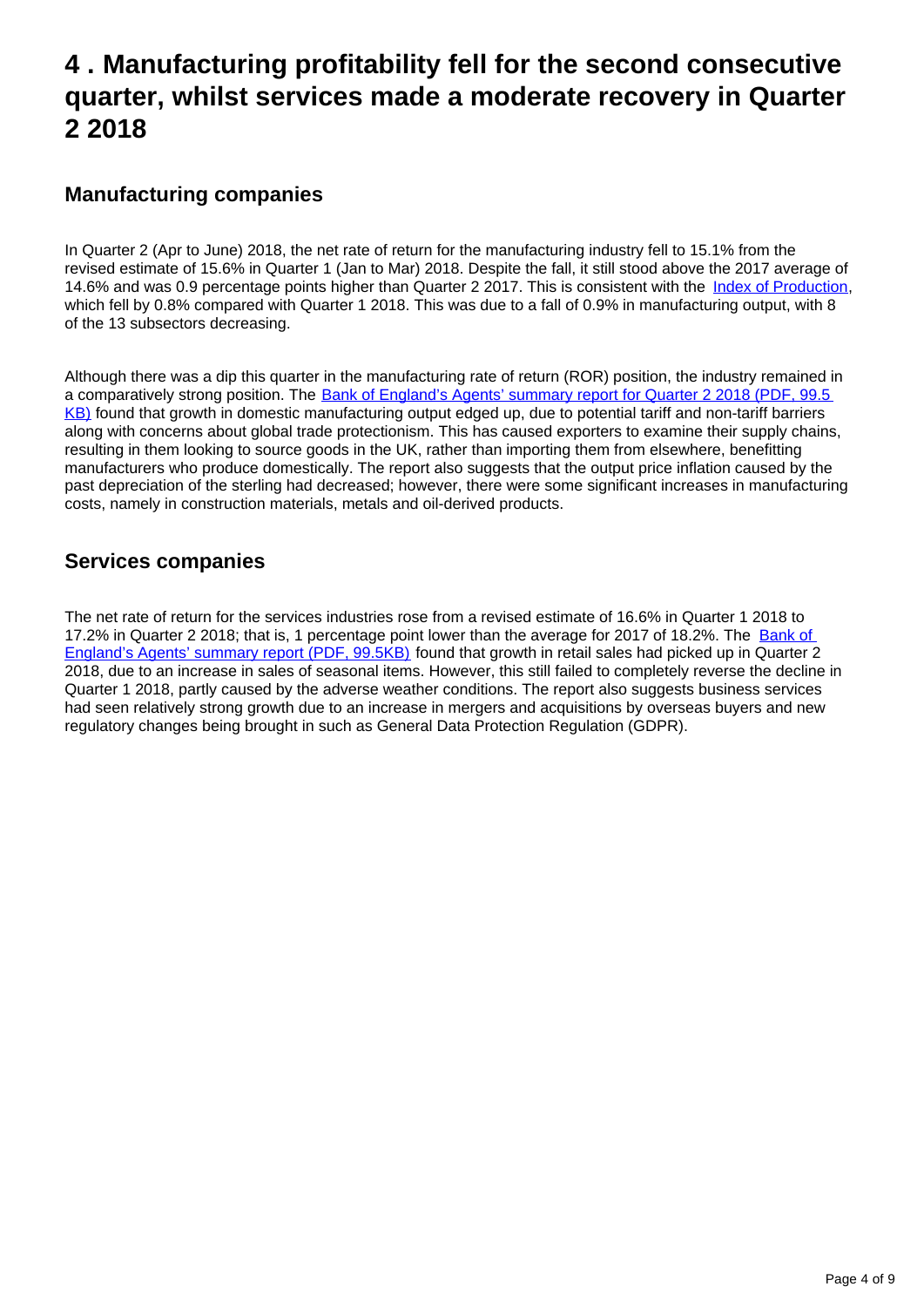#### **Figure 2: Quarterly net rate of return of non-UK continental shelf companies split by manufacturing and services, Quarter 2 (Apr to June) 2008 to Quarter 2 (Apr to June) 2018**

**UK**

Figure 2: Quarterly net rate of return of non-UK continental shelf companies split by manufacturing and services, Quarter 2 (Apr to June) 2008 to Quarter 2 (Apr to June) 2018



**Source: Office for National Statistics**

**Notes:**

1. Q1 refers to Quarter 1 (Jan to Mar), Q2 refers to Quarter 2 (Apr to June), Q3 refers to Quarter 3 (July to Sept) and Q4 refers to Quarter 4 (Oct to Dec).

## <span id="page-4-0"></span>**5 . UK continental shelf companies continued to demonstrate strong growth as oil prices increased in Quarter 2 2018**

The estimated net rate of return for UK continental shelf (UKCS) companies in Quarter 2 (Apr to June) 2018 was 13.1%. This was up 4.9 percentage points from a revised estimate of 8.2% in Quarter 1 (Jan to Mar) 2018, that is, 10 percentage points higher than for the same period last year. This represents the largest quarter-on-quarter percentage point increase since Quarter 2 2015. One contributing factor for the increase could be the growing global demand for oil. The Organisation of Petroleum Exporting Countries (OPEC) continued to restrict supply, which saw the price of oil rise significantly from \$68.2 per barrel at the start of the quarter to \$79.50 per barrel by the end.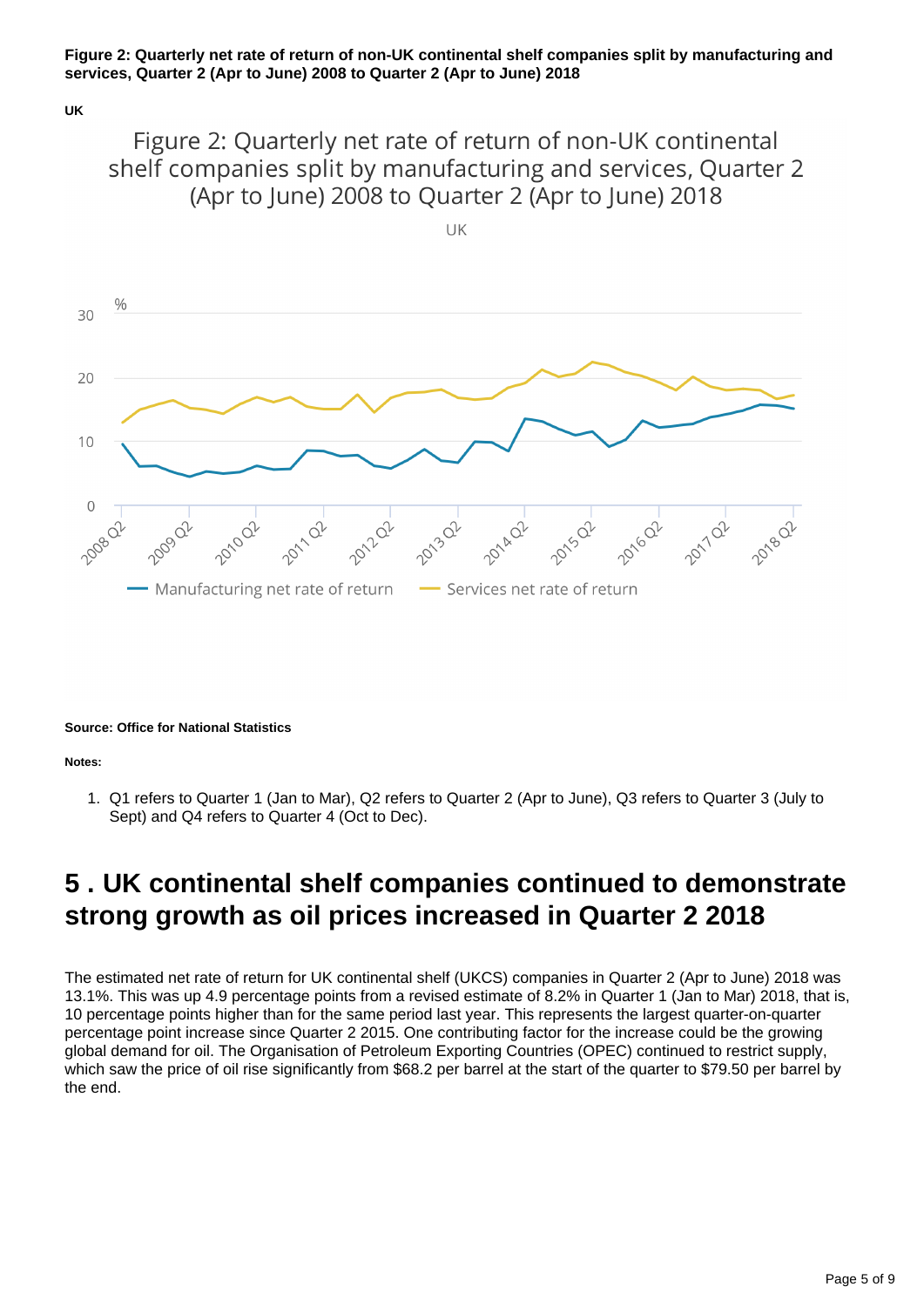#### **Figure 3: Quarterly net rate of return of UK continental shelf (UKCS) companies, Quarter 2 (Apr to June) 2008 to Quarter 2 (Apr to June) 2018**

**UK**



UK



**Source: Office for National Statistics**

**Notes:**

1. Q1 refers to Quarter 1 (Jan to Mar), Q2 refers to Quarter 2 (Apr to June), Q3 refers to Quarter 3 (July to Sept) and Q4 refers to Quarter 4 (Oct to Dec).

## <span id="page-5-0"></span>**6 . How does UK profitability compare internationally?**

Profitability is a relative measure of profit and how it was created. This bulletin shows the rate of return on capital employed. Unfortunately, other countries use a range of different measures, making international comparisons difficult.

It is possible to compare the aggregated national profit share, defined as gross operating surplus (GOS) plus mixed income (income made by the self-employed and other non-incorporated businesses) divided by gross value added (GVA) on a [European System of Accounts 2010: ESA 2010](http://ec.europa.eu/eurostat/documents/3859598/5925693/KS-02-13-269-EN.PDF/44cd9d01-bc64-40e5-bd40-d17df0c69334) basis. GVA is the difference between the cost of inputs (whether capital or labour) and the cost of the output. The difference in the cost is due to the value added using labour and capital. GOS is the income earned from capital. The national profit-share measure includes the activity of other profit-making sectors, such as financial corporations and public corporations, whilst the rest of this bulletin refers to the activities of private non-financial corporations (PNFCs) only.

International data on an ESA 2010 basis are only available at the aggregate national level, shown for selected countries (Figure 4).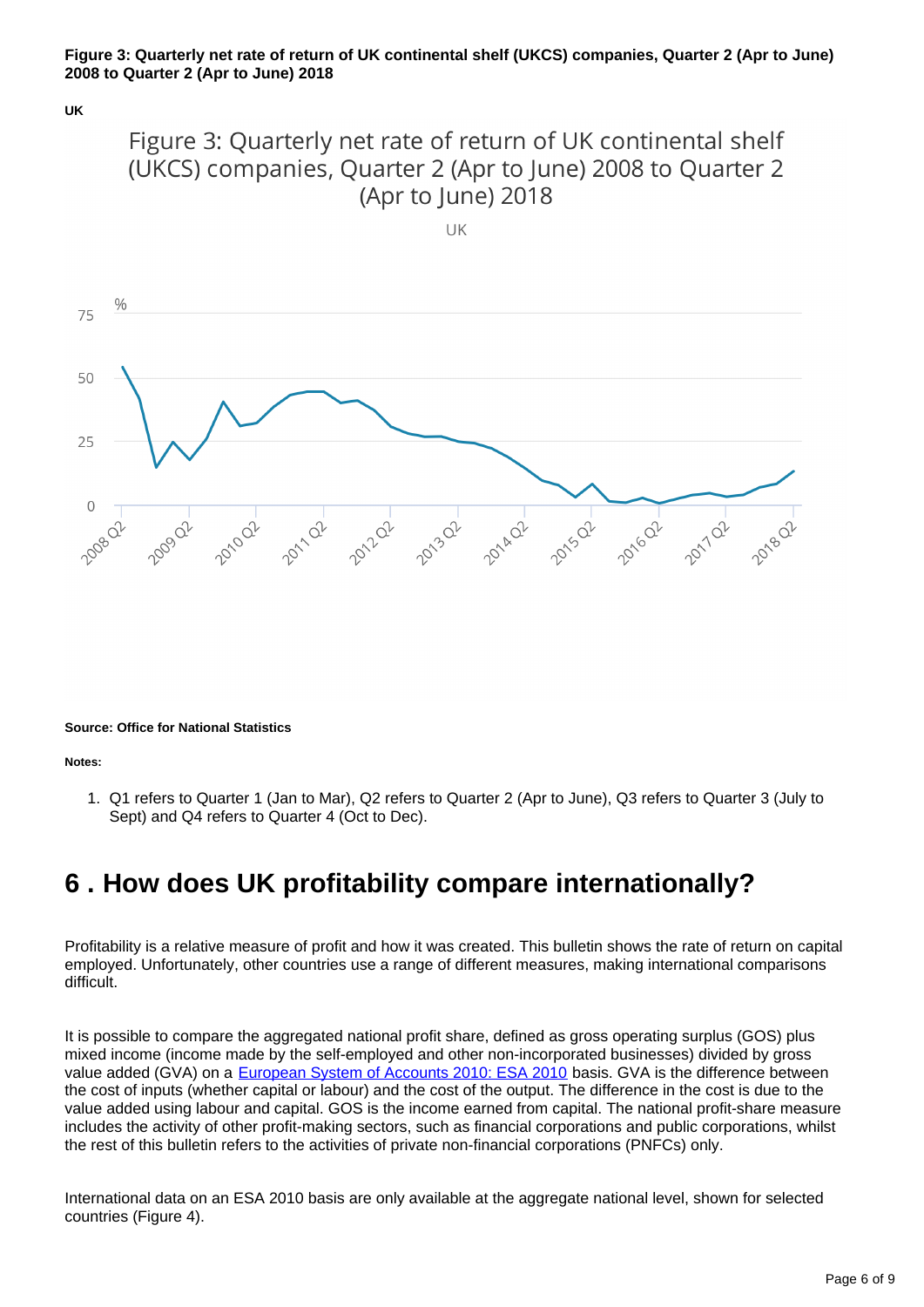#### **Figure 4: National profit share for selected countries, 1997 to 2017** Figure 4: National profit share for selected countries, 1997 to

```
2017
```


#### **Source: Office for National Statistics and Eurostat**

**Notes:**

1. Calendar years are used for Figure 4.

While the UK, France and Germany experienced a decline in national profit share in 2017, Spain saw a second consecutive annual increase, rising by 0.4 percentage points to 46.8%. The UK saw the largest fall in profit share of the countries shown, standing at 43.8%, down 0.5 percentage points on 2016.

## <span id="page-6-0"></span>**7 . Links to related statistics**

The gross operating surplus (GOS) of private non-financial corporations (PNFCs) is a component of the income approach to measuring gross domestic product (GDP). GOS consists of gross trading profits, plus income from rental of buildings, less inventory holding gains (changes in inventory value caused by price). See the **Quarterly** [national accounts](https://www.ons.gov.uk/economy/grossdomesticproductgdp/bulletins/quarterlynationalaccounts/aprtojun2017) for a detailed breakdown of the components of GDP, as well as main sector accounts aggregates.

The [Quarterly sector accounts](https://www.ons.gov.uk/economy/nationalaccounts/uksectoraccounts/bulletins/quarterlysectoraccounts/januarytomarch2018) includes estimates of national production, income and expenditure, UK Sector Accounts and the UK Balance of Payments.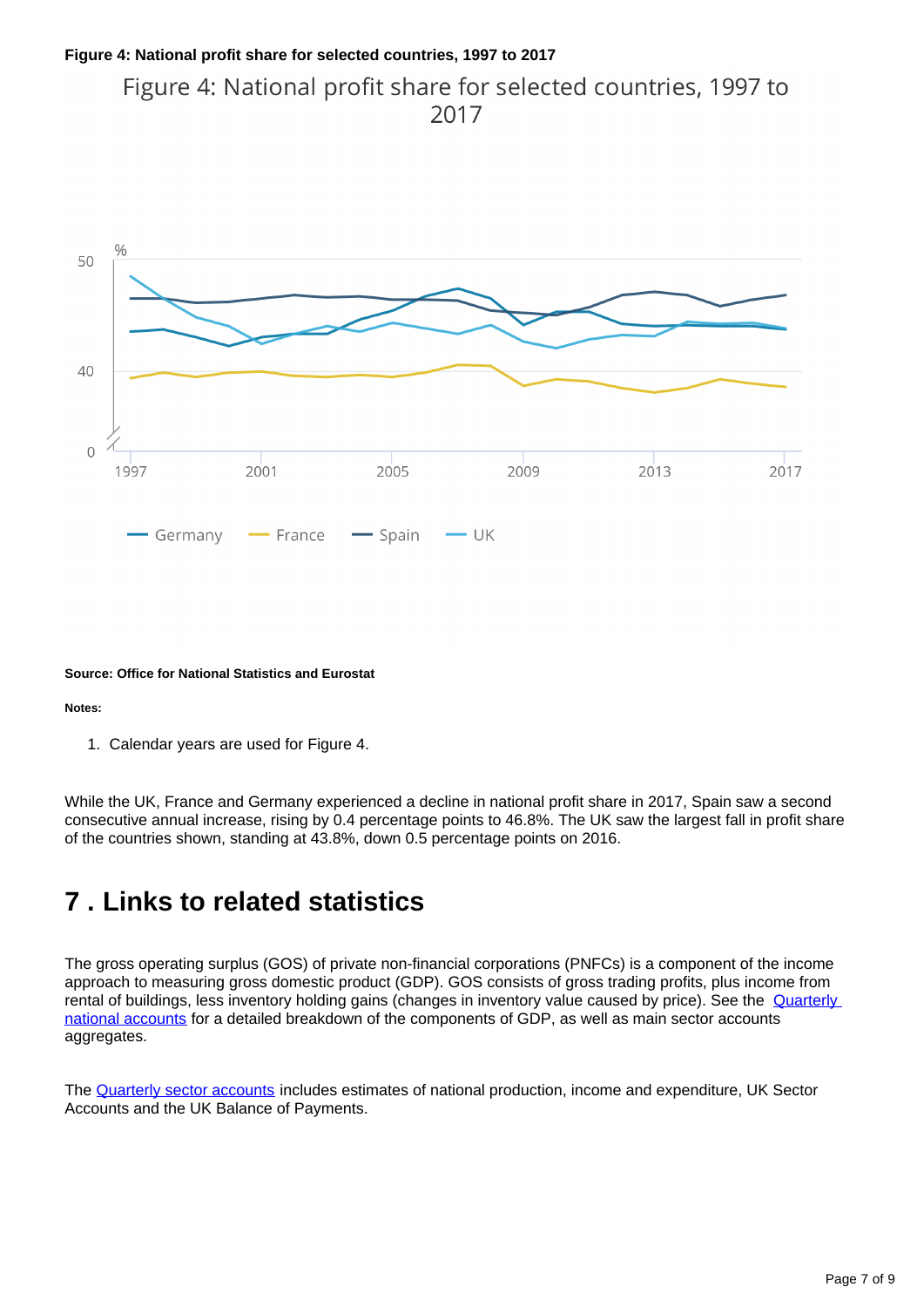## <span id="page-7-0"></span>**8 . What's changed in this release?**

Revisions to the net rates of return for private non-financial corporations (PNFCs) have been made back to Quarter 1 (Jan to Mar) 2017. This is consistent with the quarterly national accounts for Quarter 2 (Apr to June) 2018, published on 28 September 2018.

For more information, please refer to [revisions to economic statistics](http://www.ons.gov.uk/methodology/methodologytopicsandstatisticalconcepts/revisions/revisionspoliciesforeconomicstatistics), which brings together our work on revisions analysis, links to relevant documentation and revisions policies.

The estimates quoted in this international comparison section are the latest available estimates published by the respective bodies (referenced) at the time of preparation of this statistical bulletin and may subsequently have been revised. The data are sourced from Eurostat.

We welcome any feedback and are particularly interested in knowing how you use the data to inform your work. Contact us via email at profitability@ons.gov.uk or telephone David Summers on +44 (0)1633 456602.

## <span id="page-7-1"></span>**9 . Quality and methodology**

The Profitability of UK companies statistical bulletin reports the estimates for net rate of return on capital employed for UK private non-financial corporations (PNFCs) related to their UK operations.

The [Profitability of UK companies](https://www.ons.gov.uk/economy/nationalaccounts/uksectoraccounts/methodologies/profitabilityofukcompaniesqmi) and [Quarterly Operating Profits Survey](https://www.ons.gov.uk/economy/nationalaccounts/uksectoraccounts/qmis/quarterlyoperatingprofitssurvey) Quality and Methodology Information reports contain important information on:

- the strengths and limitations of the data and how they compare with related data
- uses and users of the data
- how the output was created
- the quality of the output including the accuracy of the data

#### **Revisions**

Revisions to rates of return have been incorporated in this release from Quarter 1 (Jan to Mar) 2017. The revisions to the time series are presented in Table R1 accompanying this bulletin.

For more information, please refer to our web page dedicated to [revisions to economic statistics](https://www.ons.gov.uk/methodology/methodologytopicsandstatisticalconcepts/revisions/revisionspoliciesforeconomicstatistics), which brings together our work on revisions analysis, links to relevant documentation and revisions policies.

The estimates quoted in this international comparison section are the latest available estimates published by the respective bodies (referenced) at the time of preparation of this statistical bulletin and may subsequently have been revised. The data are sourced from [Eurostat](http://ec.europa.eu/eurostat/data/database).

#### **Perpetual inventory method**

Underlying estimates of capital stock and capital consumption are produced using the perpetual inventory method. Further details are available in the [Capital stocks and capital consumption QMI.](https://www.ons.gov.uk/economy/nationalaccounts/uksectoraccounts/methodologies/capitalstocksandcapitalconsumptionqmi)